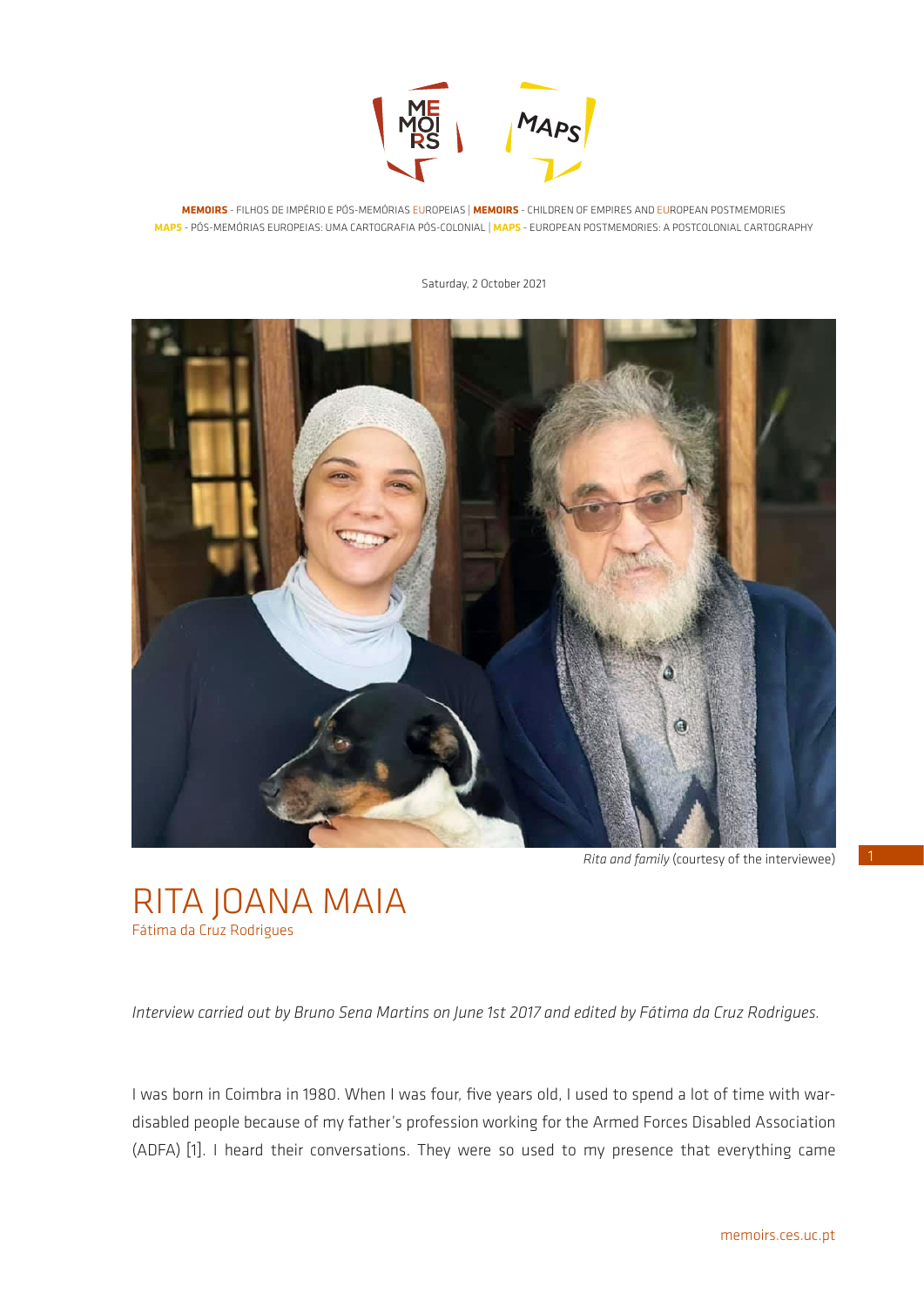

## **RITA JOANA MAIA**

naturally to them. I remember a funny situation where I, Zé Arruda [2] and Lucas were in the elevator. I was about six, seven years old and the elevator stopped. Zé Arruda said "tough luck, Joaninha, even the elevator is disabled".

The first war story I remember was not even about what was done with the enemy, with the Turras [3]. It was about a friend of my father's who, in an ambush, lost a foot and continued to run without realizing that he had lost it. I was about five years old when my father told me this, laughing. At these ages we do not have the notion of the impacts and meanings of these reports. But since I was a little girl, I realized that there was a lot of suffering from both those who went there and those who stayed in Portugal. There were families who were destitute because one of their members had been wounded and could not prove that it had happened in an operation in the War; there were families who had been robbed of their own, but there was no body, there were no witnesses, there was nothing. However, there was money to make statues with a soldier with the G3 and with a black boy on his lap and the caption underneath "to the war heroes". So there are things that intuitively have always confused me.

At home, my parents also did not have much opportunity to protect me from what had happened in the war. In Guinea, my father was presumed dead, he was in the morgue, that's where he was found breathing, and they had to remove some of his brain matter. When I was five my father had a meningitis resulting from that injury. So my mother told me that, many years ago, my father had been wounded, had been shot in the War, that he was in the hospital and was going to die, so I had to go say goodbye. And my father survived.

So when I was little, I felt that in my family there was something different from my classmates and friends who didn't talk about war and whose parents didn't either. The only thing we had was that silly game of "my father's is worse than yours": "ah, because my father has little money"; "ah, because my father has an illness"; "ah! My father does not have a part of his brain". I always won. This was the only contact that we children had with the limitations of our fathers. Fathers at this age would do anything to hide it, and so I thought mine was probably the only one who'd been in the war. I came to a point where I thought everything that was going on at ADFA, and everything my father told me, was a lie.

I belong to a generation that talked about the 25<sup>th</sup> of April only in passing. In fact, it was on the last pages of the history books. It was mainly about Mário Soares - the one who appeared with some relief in those pages. I knew Álvaro Cunhal's face, a little more hidden. And then, when the talk was about the colonies, it was a page. So, the feeling I had was that all had happened in a week and that we had been kicked out of there and that was it.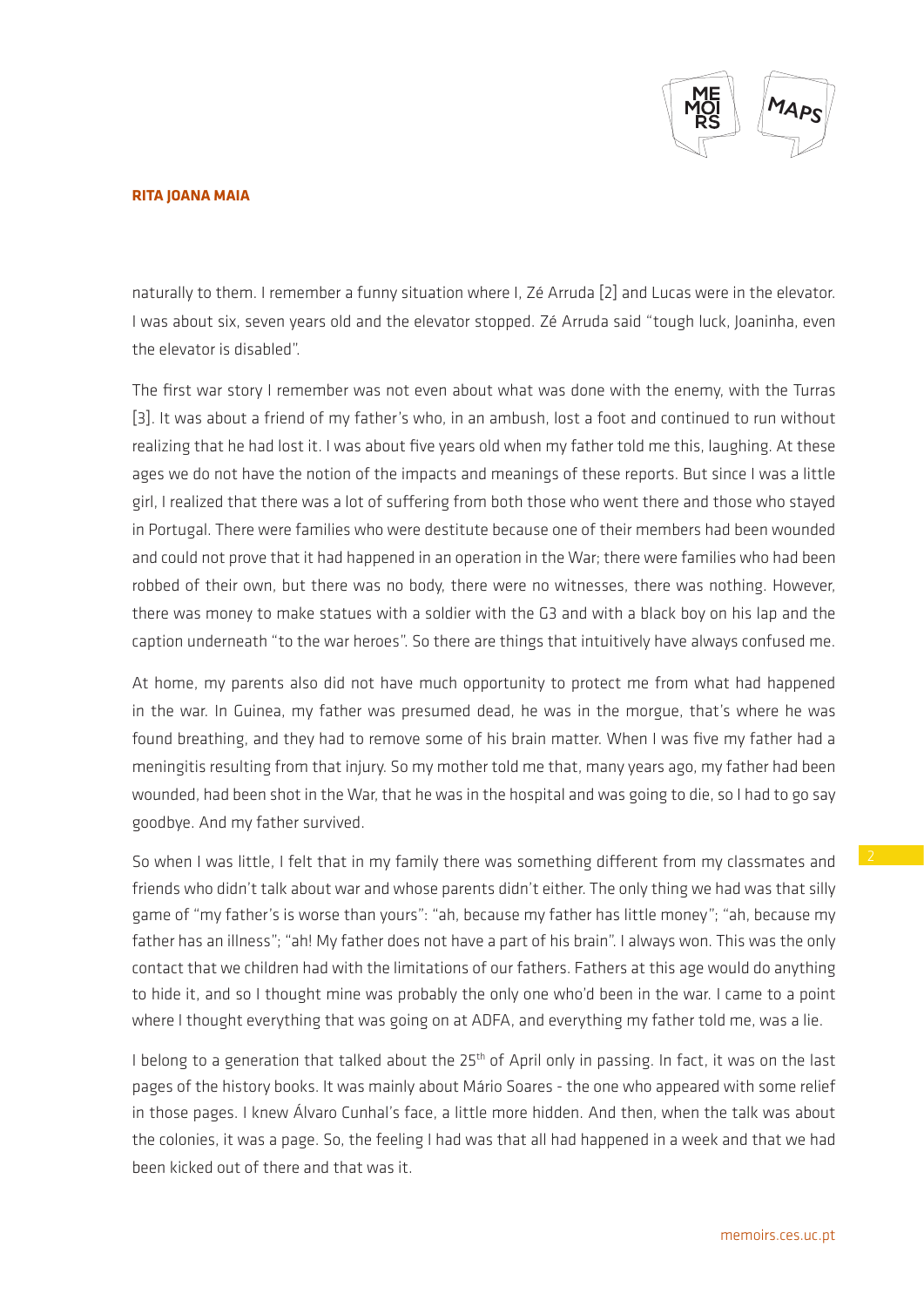

## **RITA JOANA MAIA**

But I grew up amid war reports and became more attentive. To get to know the suffering that people as good as those I know have caused is terrible. And not having been there to protect those people is just as terrible. That feeling that you're past the age of 20, 21, which corresponds to the age our parents had when they were there, and to understand the sufferings inherent in that phase of growth and not being able to protect your family, your father, your mother, your grandmother, from all that suffering, all that anguish that they lived through, it's frustrating.

My mother was a teacher of Higher Education in Nursing and she devalued the war. My mother started dating very early with my father. When my father went off to war, they weren't married yet, they had no children, and after what happened to my father in Guinea, my mother ended up studying to become a nurse so she could give him the help he needed. My father has recovered and walks normally. When you talk to him, you don't notice anything, but he has respiratory problems, and the disease has worsened. The effort my mother made was of such order that it ended up hurting her in terms of health. I can't make a direct connection between the Colonial War and what I'm saying, but I know there's a connection. My mother was the pillar of the house for a long time. The wear and tear of those who are next to someone with post-traumatic stress is very great, it has very hard consequences. Very little is said about it. She's got kids, she's got a husband, she's got a kind of anvil over her head because she never knows what her husband can take or can't take. This is the reality of things. I too have been conditioned by all this. I left home several times and returned many times to support what was happening. And what my mother has ensured throughout her life has been passed on to me. There is a price to be paid. Now it's her turn to, as much as she want to, not be able to cope. The pillar has collapsed in some way. My parents live with me. Of course, you can look at it like a lot of people do and find other solutions. I made a different choice. I'm committed up to my neck.